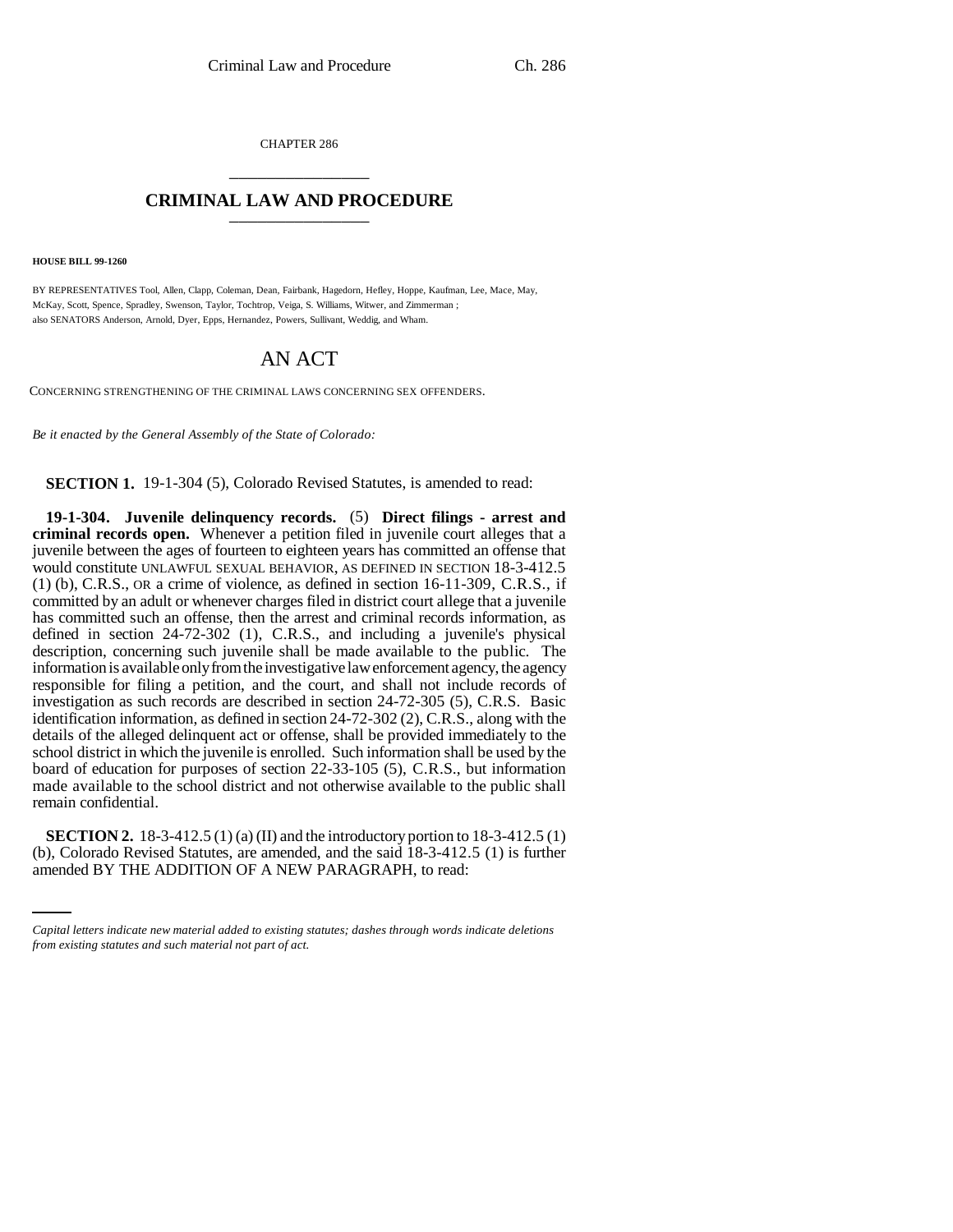**18-3-412.5. Sex offenders - duty to register - penalties.** (1) (a) Effective July 1, 1998, the following persons shall be required to register pursuant to the provisions of subsection (2) of this section and shall be subject to the requirements and other provisions specified in this section:

(II) Any person who was convicted on or after July 1, 1991, in another state OR JURISDICTION of an offense that, if committed in Colorado, would constitute an unlawful sexual offense, as defined in section 18-3-411 (1), or enticement of a child, as described in section 18-3-305; and

(b) On and after July 1, 1994, any person who is convicted in the state of Colorado of an offense involving unlawful sexual behavior or for which the factual basis involved an offense involving unlawful sexual behavior as defined in this subsection (1) and any person who has been convicted on and after July 1, 1994, in any other state OR JURISDICTION of an offense that, if committed in the state of Colorado, would constitute an offense involving unlawful sexual behavior as defined in this subsection (1) or any person who is released from the custody of the department of corrections having completed serving a sentence for an offense involving unlawful sexual behavior or for which the factual basis involved an offense involving unlawful sexual behavior as defined in this subsection (1) shall be required to register in the manner prescribed in subsection (3) of this section. For purposes of this section, "unlawful sexual behavior" is defined as:

(d) IN ADDITION TO THE PERSONS SPECIFIED IN PARAGRAPHS (a) AND (b) OF THIS SUBSECTION (1), ANY PERSON CONVICTED PRIOR TO JULY 1, 1994, OF AN OFFENSE IN ANY OTHER STATE OR JURISDICTION THAT, IF COMMITTED IN THIS STATE, WOULD HAVE CONSTITUTED UNLAWFUL SEXUAL BEHAVIOR AND WHO, AS A RESULT OF THE CONVICTION, IS REQUIRED TO REGISTER IN THE STATE OR JURISDICTION OF CONVICTION, SHALL BE REQUIRED TO REGISTER IN THE MANNER SPECIFIED IN SUBSECTION (3) OF THIS SECTION SO LONG AS SUCH PERSON IS A TEMPORARY OR PERMANENT RESIDENT OF COLORADO. SUCH PERSON MAY PETITION THE COURT FOR AN ORDER THAT DISCONTINUES THE REQUIREMENT FOR REGISTRATION IN THIS STATE AT THE TIMES SPECIFIED IN SUBSECTION (7) OF THIS SECTION FOR OFFENSE CLASSIFICATIONS THAT ARE COMPARABLE TO THE CLASSIFICATION OF THE OFFENSE FOR WHICH THE SEX OFFENDER WAS CONVICTED IN THE OTHER STATE OR JURISDICTION.

**SECTION 3.** Part 1 of article 11 of title 16, Colorado Revised Statutes, is amended BY THE ADDITION OF A NEW SECTION to read:

**16-11-104. Genetic testing.** (1) IN THE CASE OF ANY OFFENDER WHO IS CONVICTED OF AN OFFENSE INVOLVING UNLAWFUL SEXUAL BEHAVIOR OR FOR WHICH THE UNDERLYING FACTUAL BASIS INVOLVES UNLAWFUL SEXUAL BEHAVIOR, IF THE COURT SENTENCES THE OFFENDER DIRECTLY TO INCARCERATION IN A COUNTY JAIL OR TO A COMMUNITY CORRECTIONS FACILITY PURSUANT TO ARTICLE 27 OF TITLE 17, C.R.S., THE COURT SHALL ALSO ORDER THAT THE OFFENDER SUBMIT TO AND PAY FOR A CHEMICAL TESTING OF THE OFFENDER'S BLOOD TO DETERMINE THE GENETIC MARKERS THEREOF. THE COURT SHALL DIRECT THE SHERIFF OF THE JURISDICTION IN WHICH THE JAIL OR COMMUNITY CORRECTIONS FACILITY TO WHICH THE OFFENDER IS SENTENCED IS LOCATED TO COLLECT THE BLOOD SAMPLE FOR TESTING PURSUANT TO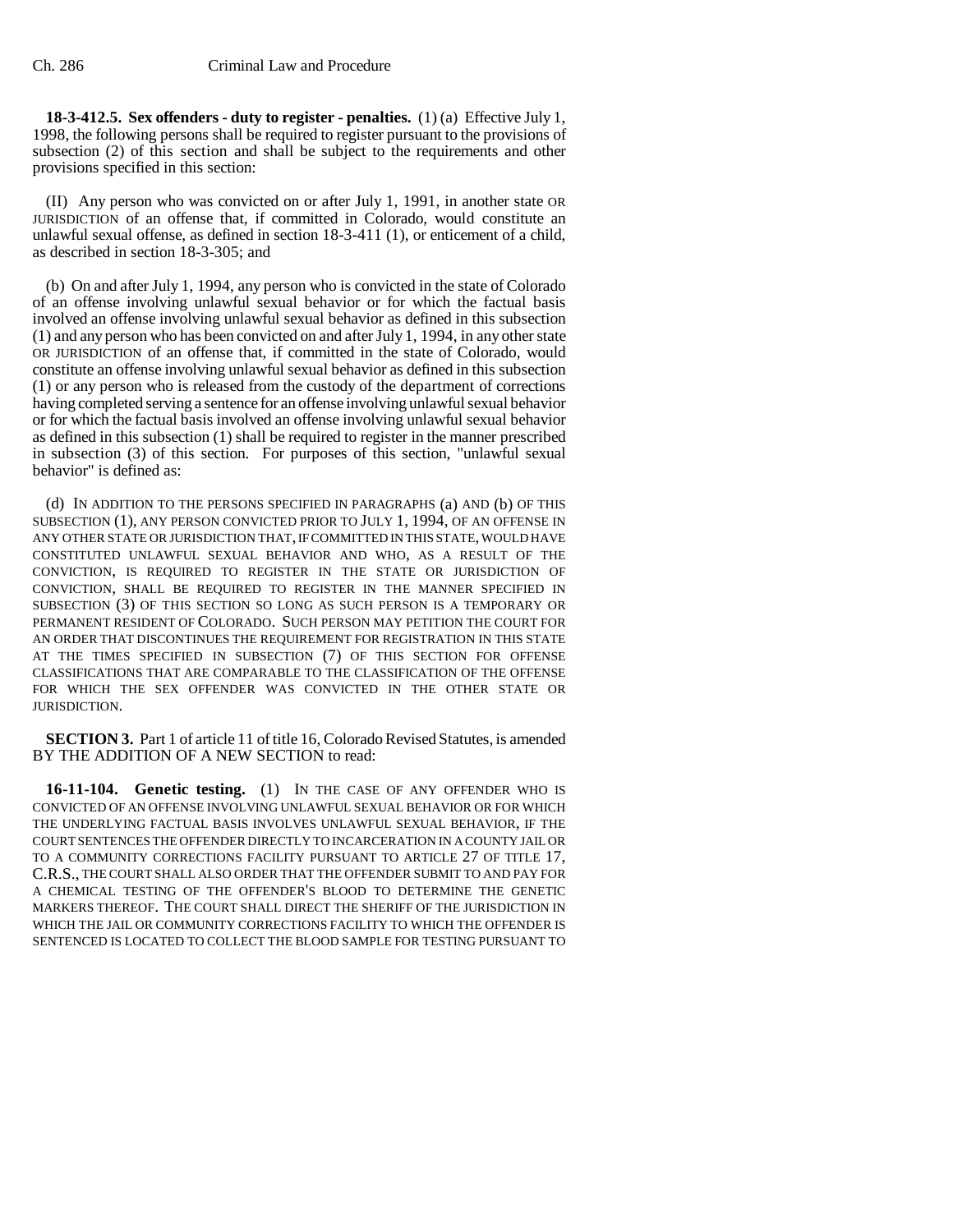THIS SECTION. THE RESULTS OF THE TESTING SHALL BE FILED AND MAINTAINED BY THE COLORADO BUREAU OF INVESTIGATION. THE RESULTS OF SUCH TEST SHALL BE FURNISHED TO ANY LAW ENFORCEMENT AGENCY UPON REQUEST.

(2) THE SHERIFF MAY USE REASONABLE FORCE TO OBTAIN BLOOD SAMPLES IN ACCORDANCE WITH SUBSECTION (1) OF THIS SECTION.

(3) ANY MONEYS RECEIVED FROM OFFENDERS PURSUANT TO SUBSECTION (1) OF THIS SECTION SHALL BE DEPOSITED IN THE SEX OFFENDER IDENTIFICATION FUND CREATED IN SECTION 24-33.5-415.5, C.R.S.

(4) THE COLORADO BUREAU OF INVESTIGATION SHALL CONDUCT THE CHEMICAL TESTING OF THE BLOOD OBTAINED PURSUANT TO THIS SECTION.

(5) AS USED IN THIS SECTION, "UNLAWFUL SEXUAL BEHAVIOR" SHALL HAVE THE SAME MEANING AS PROVIDED IN SECTION 18-3-412.5 (1) (b), C.R.S.

**SECTION 4.** 24-33.5-415.5, Colorado Revised Statutes, is amended to read:

**24-33.5-415.5. Sex offender identification - fund.** There is hereby created in the state treasury the sex offender identification fund, referred to in this section as the "fund". Moneys in the fund shall consist of payments for genetic testing received from offenders pursuant to section  $16-11-204.3$ , C.R.S. SECTIONS 16-11-104 AND 16-11-204.3, C.R.S. The fund shall also include any additional moneys that may be appropriated thereto by the general assembly to fund the costs incurred in genetic testing of sex offenders. Subject to annual appropriations by the general assembly, the executive director and the state court administrator are authorized to expend moneys in the fund to pay for genetic testing of offenders pursuant to section  $\overline{16-11-204.3}$ , C.R.S. SECTIONS 16-11-104 AND 16-11-204.3, C.R.S. At the end of any fiscal year, all unexpended and unencumbered moneys in the fund shall remain therein and shall not be credited or transferred to the general fund or any other fund.

**SECTION 5.** 16-11-204.3 (1), Colorado Revised Statutes, is amended to read:

**16-11-204.3. Genetic testing as a condition of probation.** (1) A condition of probation OR SUPERVISION for any offender convicted of OR WHO RECEIVES A DEFERRED JUDGMENT AND SENTENCE FOR an offense involving unlawful sexual behavior or for which the factual basis involved an offense involving unlawful sexual behavior shall be that the offender submit to and pay for a chemical testing of the offender's blood to determine the genetic markers thereof. Collection of the blood sample shall occur within ninety days after being placed on probation OR UNDER SUPERVISION, and the results thereof shall be filed and maintained by the Colorado bureau of investigation. The results of such tests shall be furnished to any law enforcement agency upon request.

**SECTION 6.** The introductory portion to 18-3-412.5 (1) (b) and 18-3-412.5 (1) (b) (XXI), (1) (b) (XXII), (1) (b) (XXIII), and (1) (c), Colorado Revised Statutes, are amended to read:

**18-3-412.5. Sex offenders - duty to register - penalties.** (1) (b) On and after July 1, 1994, any person who is convicted in the state of Colorado of an offense involving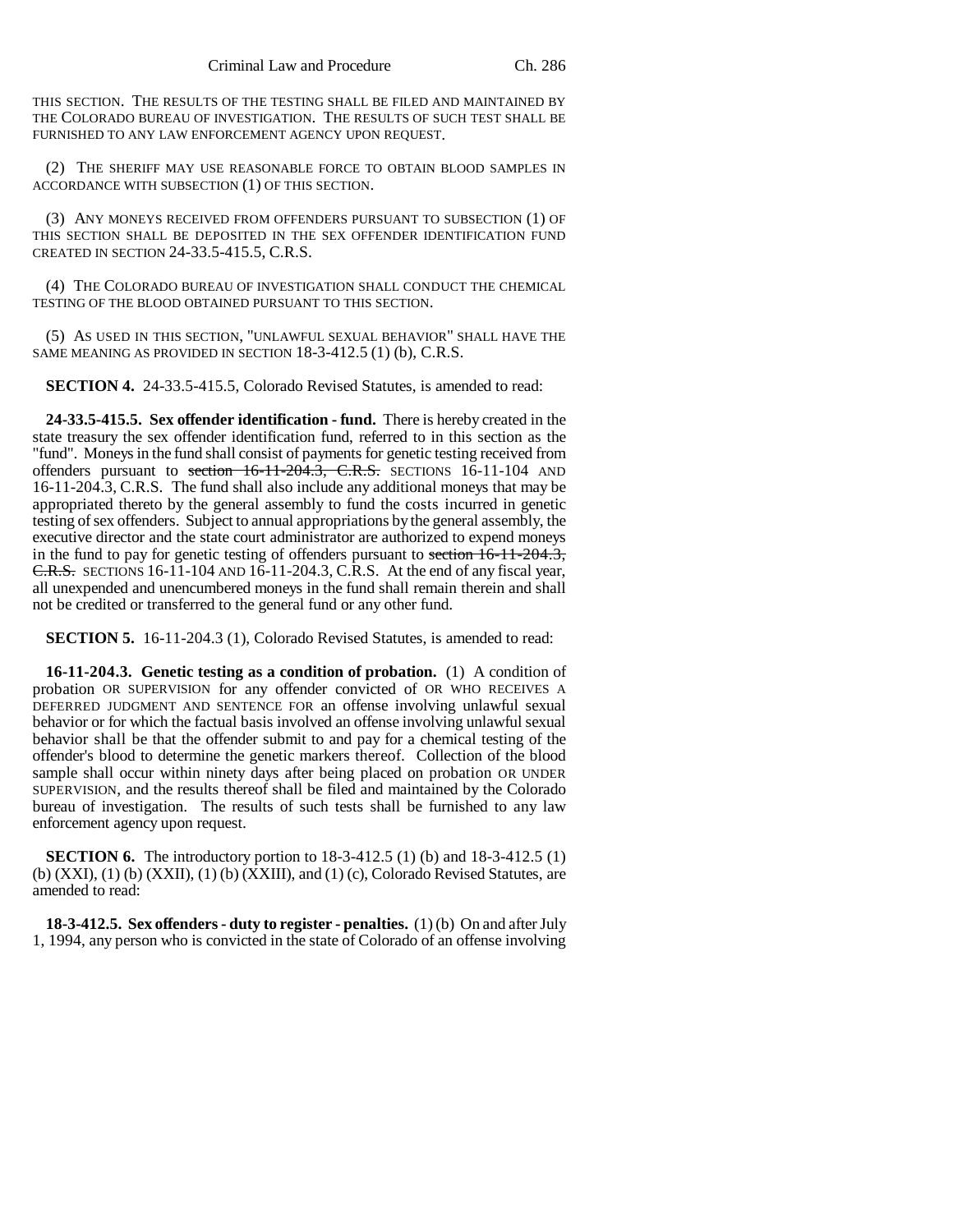unlawful sexual behavior or for which the factual basis involved an offense involving unlawful sexual behavior as defined in this subsection (1) and any person who has been convicted on and after July 1, 1994, in any other state of an offense that, if committed in the state of Colorado, would constitute an offense involving unlawful sexual behavior as defined in this subsection (1) or any person who is released from the custody of the department of corrections having completed serving a sentence for an offense involving unlawful sexual behavior or for which the factual basis involved an offense involving unlawful sexual behavior as defined in this subsection (1) shall be required to register in the manner prescribed in subsection (3) of this section. For purposes of this section, "unlawful sexual behavior" is defined as MEANS ANY OF THE FOLLOWING OFFENSES OR CRIMINAL ATTEMPT, CONSPIRACY, OR SOLICITATION TO COMMIT ANY OF THE FOLLOWING OFFENSES:

(XXI) Criminal attempt, conspiracy, or solicitation to commit any of the offenses specified in subparagraphs  $(I)$  to  $(XX)$  of this paragraph  $(b)$ ;

 $(XXII)$  A deferred judgment and sentence or a deferred adjudication for any of the offenses specified in subparagraphs (I) to (XXI) of this paragraph (b); and

(XXIII) Any offense that has a factual basis of one of the offenses specified in subparagraphs (I) to (XXI) of this paragraph (b).

(c) For purposes of this section, "convicted" includes having pleaded guilty or nolo contendere AND HAVING RECEIVED A DEFERRED JUDGMENT AND SENTENCE OR A DEFERRED ADJUDICATION.

**SECTION 7.** 16-13-804 (2), Colorado Revised Statutes, is amended to read:

**16-13-804. Indeterminate sentence.** (2) (a) The district court having jurisdiction, based on consideration of the evaluation conducted pursuant to section 16-11.7-104 and the factors specified in section 16-11-203, may sentence a sex offender to probation for an indeterminate period of at least ten years for a class 4 felony or twenty years for a class 2 or 3 felony and a maximum of the sex offender's natural life; except that, if the sex offender committed a sex offense that constitutes a crime of violence as defined in section 16-11-309, or committed a sex offense that makes him or her eligible for sentencing as a habitual sex offender against children pursuant to section 18-3-412, C.R.S., the court shall sentence the sex offender to the department of corrections as provided in subsection (1) of this section. For any sex offender sentenced to probation pursuant to this subsection (2), the court shall order that the sex offender, as a condition of probation, participate in an intensive supervision probation program established pursuant to section 16-13-807, until further order of the court.

(b) THE COURT, AS A CONDITION OF PROBATION, MAY SENTENCE A SEX OFFENDER TO A RESIDENTIAL COMMUNITY CORRECTIONS PROGRAM PURSUANT TO ARTICLE 27 OF TITLE 17, C.R.S., FOR A MINIMUM PERIOD SPECIFIED BY THE COURT. FOLLOWING COMPLETION OF THE MINIMUM PERIOD, THE SEX OFFENDER MAY BE RELEASED TO INTENSIVE SUPERVISION PROBATION AS PROVIDED IN SECTION 16-13-808 (1.5).

**SECTION 8.** 16-13-808, Colorado Revised Statutes, is amended BY THE ADDITION OF A NEW SUBSECTION to read: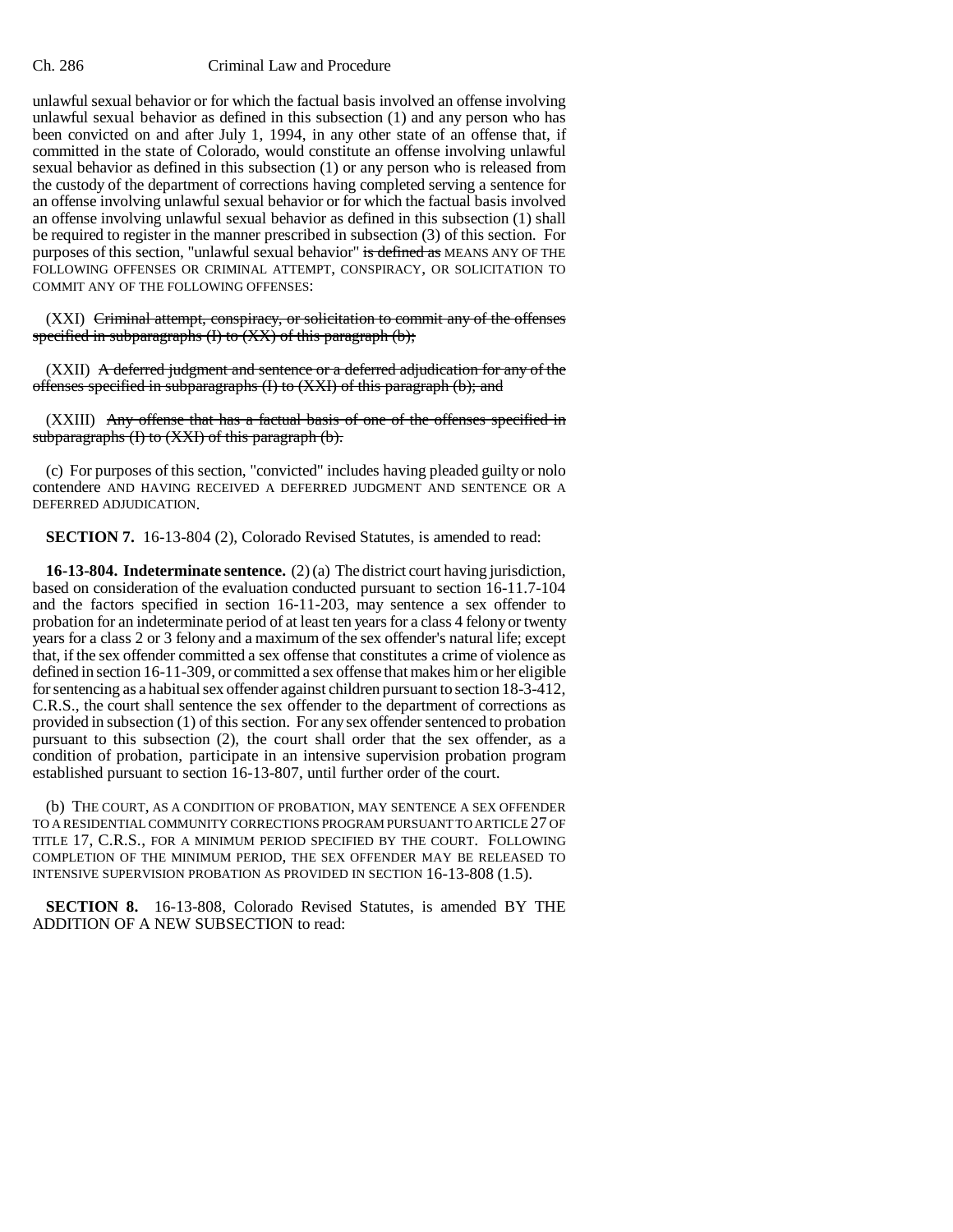**16-13-808. Probation - conditions - release.** (1.5) IF THE COURT AS A CONDITION OF PROBATION SENTENCES A SEX OFFENDER TO A RESIDENTIAL COMMUNITY CORRECTIONS PROGRAM, FOLLOWING COMPLETION OF THE MINIMUM PERIOD OF SENTENCE SPECIFIED BY THE COURT, THE COMMUNITY CORRECTIONS PROGRAM SHALL NOTIFY THE JUDICIAL DEPARTMENT WHEN IT DETERMINES THAT THE SEX OFFENDER HAS SUCCESSFULLY PROGRESSED IN TREATMENT AND WOULD NOT POSE AN UNDUE THREAT TO THE COMMUNITY IF ALLOWED TO LIVE IN THE COMMUNITY WHILE CONTINUING ON INTENSIVE SUPERVISION PROBATION. THE COMMUNITY CORRECTIONS PROGRAM SHALL BASE ITS DETERMINATION ON THE CRITERIA ESTABLISHED BY THE MANAGEMENT BOARD PURSUANT TO SECTION 16-13-809. THE JUDICIAL DEPARTMENT SHALL FILE THE RECOMMENDATIONS OF THE COMMUNITY CORRECTIONS PROGRAM WITH THE COURT. UPON ORDER OF THE COURT, THE SEX OFFENDER SHALL BE RELEASED FROM THE COMMUNITY CORRECTIONS PROGRAM, AND THE COURT SHALL ORDER THE SEX OFFENDER, AS A CONDITION OF PROBATION, TO PARTICIPATE IN THE INTENSIVE SUPERVISION PROGRAM CREATED IN SECTION 16-13-807. THE SEX OFFENDER SHALL PARTICIPATE IN SUCH PROGRAM UNTIL FURTHER ORDER OF THE COURT.

**SECTION 9.** 18-3-414.5, Colorado Revised Statutes, is amended to read:

**18-3-414.5. Sexually violent predator.** (1) As used in this section, unless the context otherwise requires:

(1) (a) "Sexually violent predator" means an offender:

 $(a)$  (I) Who is eighteen years of age or older as of the date the offense is committed or who is less than eighteen years of age as of the date the offense is committed but is tried as an adult pursuant to section 19-2-517 or 19-2-518, C.R.S.;

 $\overline{(b)}$  (II) Who has been convicted on or after January 1, 1999 JULY 1, 1999, of one of the following offenses COMMITTED ON OR AFTER JULY 1, 1997:

 $(H)$  (A) Sexual assault in the first degree, in violation of section 18-3-402;

 $(H)$  (B) Sexual assault in the second degree, in violation of section 18-3-403;

 $(HH)$  (C) Sexual assault in the third degree, in violation of section 18-3-404 (1.5) or (2);

(IV) (D) Sexual assault on a child, in violation of section 18-3-405; or

 $(\forall)$  (E) Sexual assault on a child by one in a position of trust, in violation of section 18-3-405.3;

 $(e)$  (III) Whose victim was a stranger to the offender or a person with whom the offender established or promoted a relationship primarily for the purpose of sexual victimization; and

 $(d)$  (IV) Who, based upon the results of a risk assessment screening instrument developed by the division of criminal justice in consultation with and approved by the sex offender management board established pursuant to section 16-11.7-103 (1),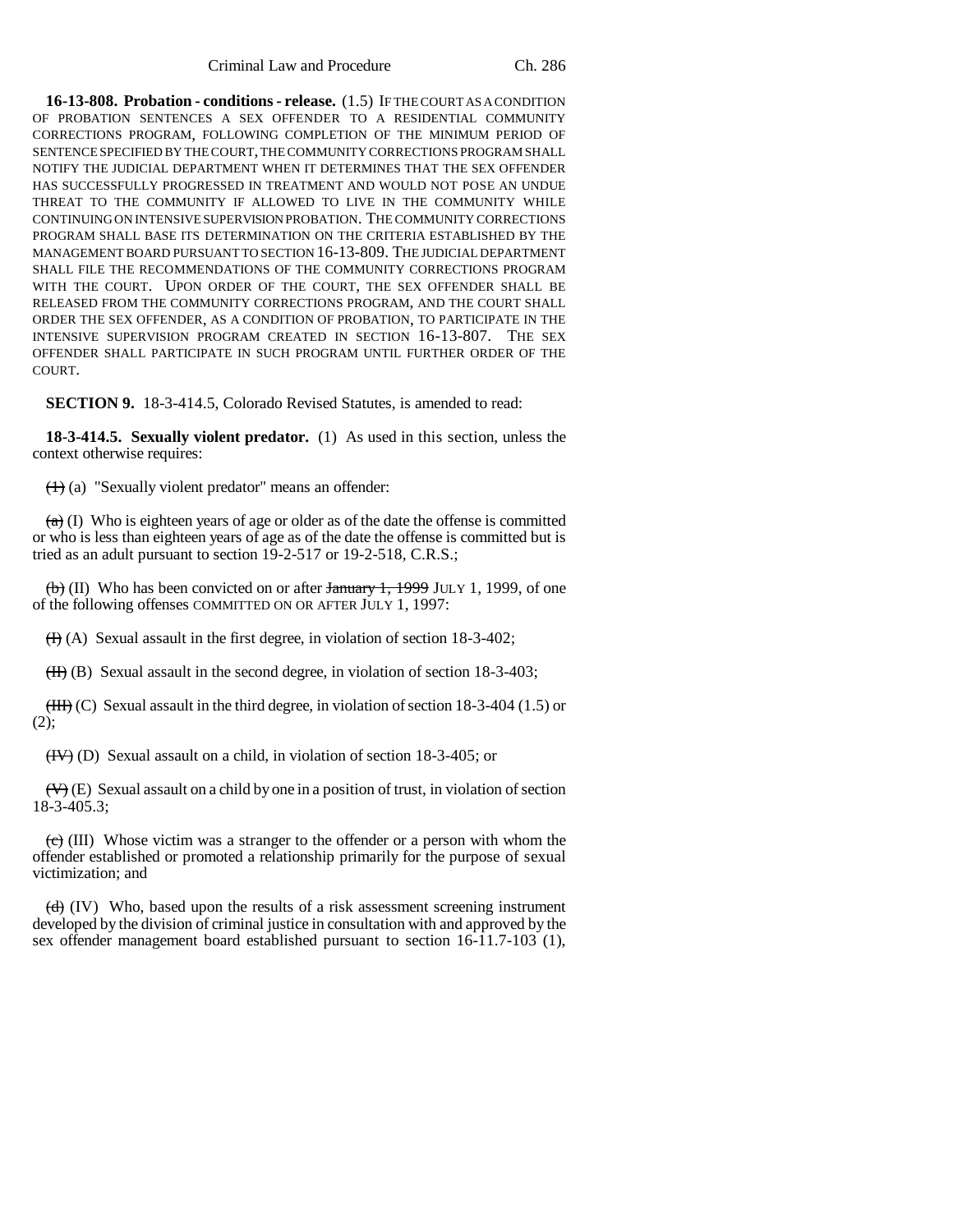C.R.S., is likely to subsequently commit one or more of the offenses specified in  $\frac{\pi}{4}$  paragraph (b) of this subsection (1) SUBPARAGRAPH (II) OF THIS PARAGRAPH (a) under the circumstances described in paragraph (c) of this subsection  $(1)$  SUBPARAGRAPH (III) OF THIS PARAGRAPH (a).

 $(2)$  (b) "Convicted" includes having pleaded guilty or nolo contendere.

(2) AT THE TIME A PRESENTENCE INVESTIGATION REPORT IS ORDERED FOR A DEFENDANT WHO IS CONVICTED OF ONE OF THE OFFENSES SPECIFIED IN SUBPARAGRAPH (II) OF PARAGRAPH (a) OF SUBSECTION (1) OF THIS SECTION, THE COURT SHALL ALSO ORDER THAT THE SEXUALLY VIOLENT PREDATOR RISK ASSESSMENT BE CONDUCTED. BASED ON THE RESULTS OF SUCH ASSESSMENT, THE COURT SHALL MAKE SPECIFIC FINDINGS OF FACT AND ENTER AN ORDER CONCERNING WHETHER THE DEFENDANT IS A SEXUALLY VIOLENT PREDATOR. IF THE DEFENDANT IS FOUND TO BE A SEXUALLY VIOLENT PREDATOR, THE DEFENDANT SHALL BE REQUIRED TO REGISTER PURSUANT TO SECTION 18-3-412.5 (3.5).

(3) WHEN CONSIDERING RELEASE ON PAROLE FOR AN OFFENDER WHO WAS CONVICTED OF ONE OF THE OFFENSES SPECIFIED IN SUBPARAGRAPH (II) OF PARAGRAPH (a) OF SUBSECTION (1) OF THIS SECTION, THE PAROLE BOARD SHALL MAKE SPECIFIC FINDINGS CONCERNING WHETHER THE OFFENDER IS A SEXUALLY VIOLENT PREDATOR, BASED ON THE RESULTS OF A SEXUALLY VIOLENT PREDATOR ASSESSMENT CONDUCTED BY THE DEPARTMENT OF CORRECTIONS. IF THE PAROLE BOARD FINDS THAT THE OFFENDER IS A SEXUALLY VIOLENT PREDATOR, THE OFFENDER SHALL BE REQUIRED TO REGISTER PURSUANT TO SECTION 18-3-412.5 (3.5).

**SECTION 10.** 16-11.7-103 (4) (c.5), Colorado Revised Statutes, is amended to read:

**16-11.7-103. Sex offender management board - creation - duties - repeal.** (4) (c.5) On or before January 1, 1999, the board shall consult on and approve the risk assessment screening instrument developed by the division of criminal justice to assist the sentencing court in determining the likelihood that an offender would commit one or more of the offenses specified in section  $18-3-414.5$  (1) (b) SECTION 18-3-414.5 (1) (a) (II), C.R.S., under the circumstances described in section  $18-3-414.5$  (1) (c) SECTION 18-3-414.5 (1) (a) (III), C.R.S. No state general fund moneys shall be used to develop the risk assessment screening instrument. In carrying out this duty, the board shall consider sex offender risk assessment research and shall consider as one element the risk posed by a sex offender who suffers from a mental abnormality, psychosis, or personality disorder that makes the person more likely to engage in sexually violent predatory offenses. For purposes of this subsection (4) only, "mental abnormality" means a congenital or acquired condition that affects the emotional or volitional capacity of a person in a manner that predisposes that person to the commission of criminal sexual acts to a degree that makes the person a significant risk to the health and safety of other persons. If a defendant is found to be a sexually violent predator, the defendant shall be required to register pursuant to section 18-3-412.5 (3.5), C.R.S.

**SECTION 11.** 16-13-804 (4) (a) (II), Colorado Revised Statutes, is amended to read: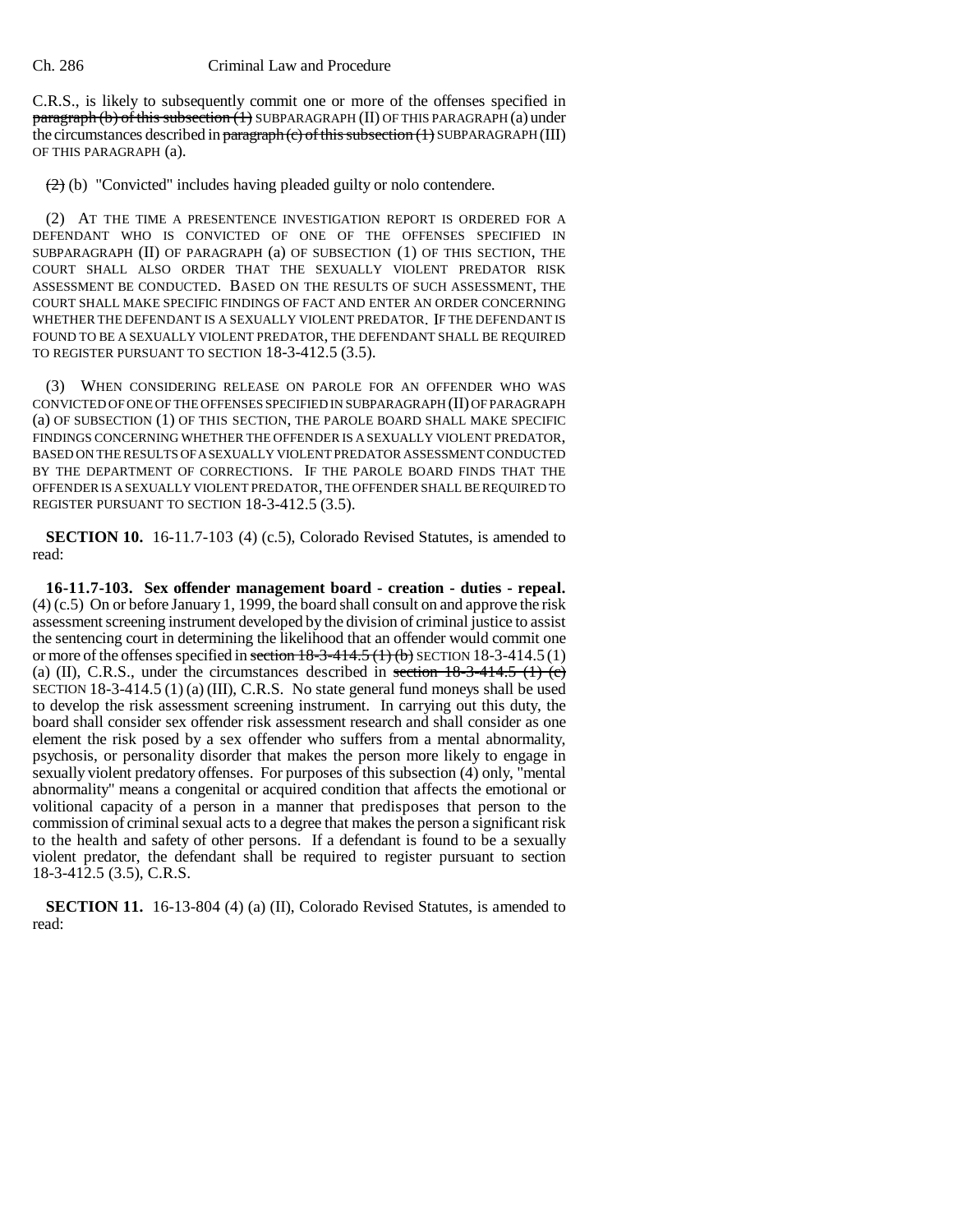**16-13-804. Indeterminate sentence.** (4) (a) The court may sentence any person pursuant to the provisions of this section if:

(II) An assessment of the person pursuant to section 16-11.7-104 determines that the person is likely to commit one or more of the offenses specified in section 18-3-414.5 (1) (a), C.R.S. SECTION 18-3-414.5 (1) (a) (II), C.R.S., under the circumstances described in section  $18-3-414.5$  (1) (b) SECTION 18-3-414.5 (1)(a) (III), C.R.S.

**SECTION 12.** 24-33.5-503 (1) (o), Colorado Revised Statutes, is amended to read:

**24-33.5-503. Duties of division.** (1) The division has the following duties:

(o) To develop, in consultation with the sex offender management board and the judicial branch by January 1, 1999, the risk assessment screening instrument which THAT will be provided to the sentencing courts to determine the likelihood that a sex offender would commit one or more of the offenses specified in section  $18-3-414.5$  (1)  $(b)$  SECTION 18-3-414.5 (1) (a) (II), C.R.S., under the circumstances described in section 18-3-414.5 (1) (e) SECTION 18-3-414.5 (1) (a) (III), C.R.S.;

**SECTION 13.** 18-3-412.5 (2) (a), Colorado Revised Statutes, is amended to read:

**18-3-412.5. Sex offenders - duty to register - penalties.** (2) (a) (I) Probation and parole officers, appropriate county jail personnel, and appropriate personnel with the department of corrections and the department of human services shall require any offender described in subsection (1) of this section who is under their jurisdiction to sign a notice that informs the offender of the duty to register with local law enforcement agencies in accordance with this section.

(II) Department of corrections personnel and department of human services personnel shall require any offender described in subsection (1) of this section to specify, at least five days prior to release into the community, the address at which the offender plans to reside upon release. PRIOR TO RELEASE OF SAID OFFENDER, DEPARTMENT OF CORRECTIONS PERSONNEL OR DEPARTMENT OF HUMAN SERVICES PERSONNEL, WHICHEVER IS APPROPRIATE, IN COOPERATION WITH LOCAL LAW ENFORCEMENT OFFICERS, SHALL VERIFY THAT THE ADDRESS IS A RESIDENCE, THAT THE OCCUPANTS OR OWNERS KNOW OF THE OFFENDER'S HISTORY OF UNLAWFUL SEXUAL BEHAVIOR, AND THAT THE OCCUPANTS OR OWNERS HAVE AGREED TO ALLOW THE OFFENDER TO RESIDE AT THE ADDRESS. IF THE OFFENDER IS BEING RELEASED ON PAROLE, DEPARTMENT PERSONNEL SHALL ALSO VERIFY THAT THE ADDRESS COMPLIES WITH ANY CONDITIONS IMPOSED BY THE PAROLE BOARD.

(III) IF, ON VERIFYING THE ADDRESS PROVIDED BY AN OFFENDER, DEPARTMENT PERSONNEL DETERMINE THAT THE ADDRESS IS NOT A RESIDENCE, THAT THE OWNERS OR OCCUPANTS ARE NOT AWARE OF THE OFFENDER'S HISTORY OF UNLAWFUL SEXUAL BEHAVIOR, THAT THE OWNERS OR OCCUPANTS HAVE NOT AGREED TO ALLOW THE OFFENDER TO RESIDE AT THE ADDRESS, OR THAT THE ADDRESS VIOLATES THE OFFENDER'S CONDITIONS OF PAROLE, THE OFFENDER SHALL BE DEEMED TO HAVE PROVIDED FALSE INFORMATION TO DEPARTMENT PERSONNEL CONCERNING THE ADDRESS AT WHICH THE OFFENDER PLANS TO RESIDE UPON RELEASE.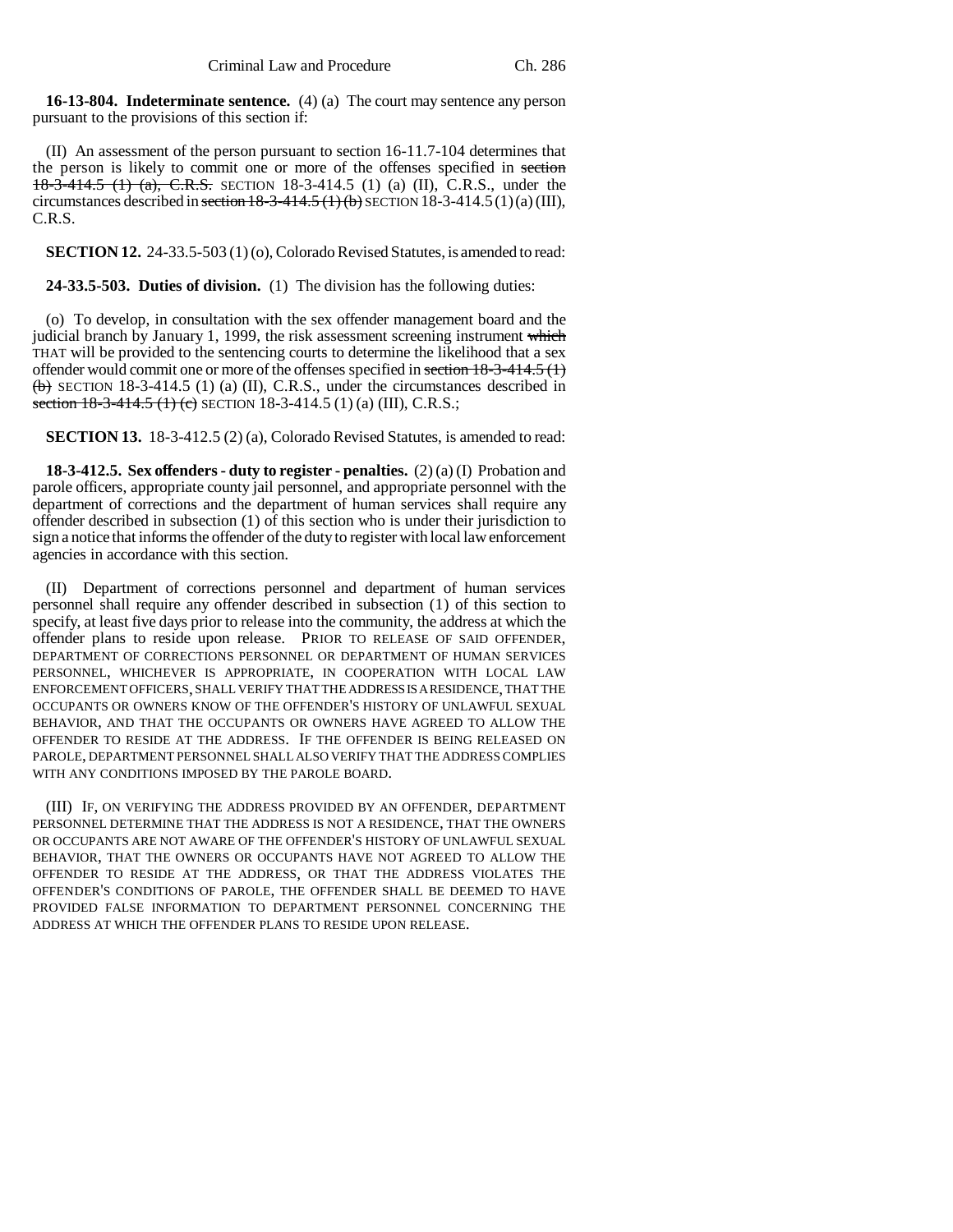**SECTION 14.** 18-3-412.5 (4) (a), Colorado Revised Statutes, is amended BY THE ADDITION OF A NEW SUBPARAGRAPH to read:

**18-3-412.5. Sex offenders - duty to register - penalties.** (4) (a) Any person who is required to register pursuant to subsection (1) of this section and who commits any of the acts specified in this paragraph (a) commits the offense of failure to register as a sex offender:

(III.5) KNOWINGLY PROVIDING FALSE INFORMATION TO DEPARTMENT OF CORRECTIONS PERSONNEL OR DEPARTMENT OF HUMAN SERVICES PERSONNEL CONCERNING THE ADDRESS WHERE THE PERSON PLANS TO RESIDE UPON RELEASE FROM EITHER THE DEPARTMENT OF CORRECTIONS OR THE DEPARTMENT OF HUMAN SERVICES. PROVIDING FALSE INFORMATION SHALL INCLUDE, BUT IS NOT LIMITED TO, PROVIDING FALSE INFORMATION AS DESCRIBED IN PARAGRAPH (a) OF SUBSECTION (2) OF THIS SECTION.

**SECTION 15.** 16-11-304, Colorado Revised Statutes, is amended to read:

**16-11-304. Determinate sentence of imprisonment imposed by court.** When a person has been convicted of a felony and a sentence of imprisonment imposed, the court imposing the sentence shall fix a definite term of imprisonment, which shall be not longer than the terms authorized in section 18-1-105, C.R.S.; EXCEPT THAT, FOR PERSONS CONVICTED ON OR AFTER NOVEMBER 1,1998, OF A SEX OFFENSE, AS DEFINED IN SECTION 16-13-803 (5), THE COURT SHALL IMPOSE AN INDETERMINATE SENTENCE AS PROVIDED IN PART 8 OF ARTICLE 13 OF THIS TITLE.

**SECTION 16.** 16-11.7-106, Colorado Revised Statutes, is amended to read:

16-11.7-106. Sex offender treatment - contracts with providers. department of corrections, the judicial department, the division of criminal justice of the department of public safety, or the department of human services shall not employ or contract with and shall not allow a sex offender to employ or contract with any individual or entity to provide sex offender EVALUATION OR treatment services pursuant to this article unless the sex offender EVALUATION OR treatment services to be provided by such individual or entity conforms with the standards developed pursuant to section 16-11.7-103 (4) (b).

**SECTION 17.** Article 13 of title 16, Colorado Revised Statutes, is amended BY THE ADDITION OF A NEW PART to read:

### PART 9 COMMUNITY NOTIFICATION CONCERNING SEXUALLY VIOLENT PREDATORS

16-13-901. Legislative declaration. THE GENERAL ASSEMBLY HEREBY FINDS THAT A SMALL PERCENTAGE OF PERSONS WHO ARE CONVICTED OF OFFENSES INVOLVING UNLAWFUL SEXUAL BEHAVIOR AND WHO ARE IDENTIFIED AS SEXUALLY VIOLENT PREDATORS MAY POSE A HIGH ENOUGH LEVEL OF RISK TO THE COMMUNITY THAT PERSONS IN THE COMMUNITY SHOULD RECEIVE NOTIFICATION CONCERNING THE IDENTITY OF THESE SEXUALLY VIOLENT PREDATORS. THE GENERAL ASSEMBLY ALSO RECOGNIZES THE HIGH POTENTIAL FOR VIGILANTISM THAT OFTEN RESULTS FROM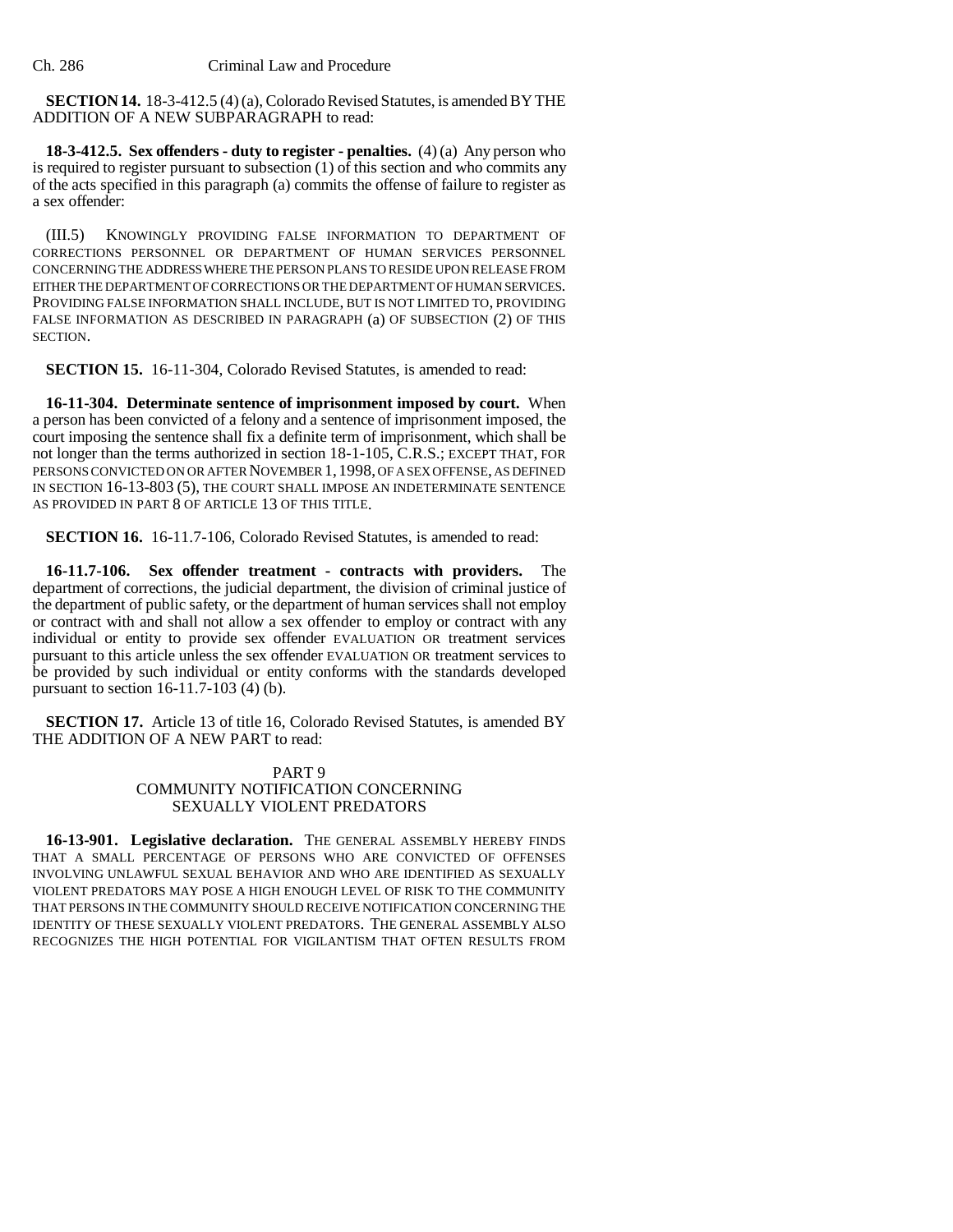COMMUNITY NOTIFICATION AND THE DANGEROUS POTENTIAL THAT THE FEAR OF SUCH VIGILANTISM WILL DRIVE A SEX OFFENDER TO DISAPPEAR AND ATTEMPT TO LIVE WITHOUT SUPERVISION. THE GENERAL ASSEMBLY THEREFORE FINDS THAT SEX OFFENDER NOTIFICATION SHOULD ONLY OCCUR IN CASES INVOLVING A HIGH DEGREE OF RISK TO THE COMMUNITY AND SHOULD ONLY OCCUR UNDER CAREFULLY CONTROLLED CIRCUMSTANCES THAT INCLUDE PROVIDING ADDITIONAL INFORMATION AND EDUCATION TO THE COMMUNITY CONCERNING SUPERVISION AND TREATMENT OF SEX OFFENDERS.

**16-13-902. Definitions.** AS USED IN THIS PART 9, UNLESS THE CONTEXT OTHERWISE REQUIRES:

(1) "DEPARTMENT" MEANS THE DEPARTMENT OF CORRECTIONS CREATED IN SECTION 24-1-128.5, C.R.S.

(2) "MANAGEMENT BOARD" MEANS THE SEX OFFENDER MANAGEMENT BOARD CREATED IN SECTION 16-11.7-103.

(3) "PAROLE BOARD" MEANS THE STATE BOARD OF PAROLE CREATED IN SECTION 17-2-201, C.R.S.

(4) "SEX OFFENDER" MEANS A PERSON SENTENCED PURSUANT TO PART 8 OF THIS ARTICLE.

(5) "SEXUALLY VIOLENT PREDATOR" MEANS A SEX OFFENDER WHO IS IDENTIFIED AS A SEXUALLY VIOLENT PREDATOR PURSUANT TO SECTION 18-3-414.5, C.R.S.

(6) "TECHNICAL ASSISTANCE TEAM" MEANS THE GROUP OF PERSONS ESTABLISHED BY THE DIVISION OF CRIMINAL JUSTICE PURSUANT TO SECTION 16-13-906 TO ASSIST LOCAL LAW ENFORCEMENT IN CARRYING OUT COMMUNITY NOTIFICATION AND TO PROVIDE GENERAL COMMUNITY EDUCATION CONCERNING SEX OFFENDERS.

**16-13-903. Sexually violent predator subject to community notification determination - implementation.** (1) ON AND AFTER DECEMBER 31, 1999, A SEXUALLY VIOLENT PREDATOR MAY BE SUBJECT TO COMMUNITY NOTIFICATION AS PROVIDED IN THIS PART 9, PURSUANT TO CRITERIA ESTABLISHED BY THE MANAGEMENT BOARD PURSUANT TO SECTION 16-13-904.

(2) THE DEPARTMENT OF CORRECTIONS OR A SEXUALLY VIOLENT PREDATOR'S SUPERVISING PROBATION OR PAROLE OFFICER SHALL APPLY THE CRITERIA DEVELOPED BY THE MANAGEMENT BOARD PURSUANT TO SECTION 16-13-904 TO DETERMINE WHETHER GROUNDS EXIST FOR MAKING THE SEXUALLY VIOLENT PREDATOR SUBJECT TO COMMUNITY NOTIFICATION. IF THE DEPARTMENT OF CORRECTIONS OR THE SUPERVISING OFFICER DETERMINES THAT SUCH GROUNDS EXIST, THE DEPARTMENT OR THE SUPERVISING OFFICER SHALL PETITION THE PAROLE BOARD OR THE COURT, WHICHEVER HAS JURISDICTION OVER THE SEXUALLY VIOLENT PREDATOR, FOR A DETERMINATION THAT THE SEXUALLY VIOLENT PREDATOR IS SUBJECT TO COMMUNITY NOTIFICATION.

(3) IF THE PAROLE BOARD OR THE COURT DETERMINES THAT THE SEXUALLY VIOLENT PREDATOR IS SUBJECT TO COMMUNITY NOTIFICATION, THE DEPARTMENT OR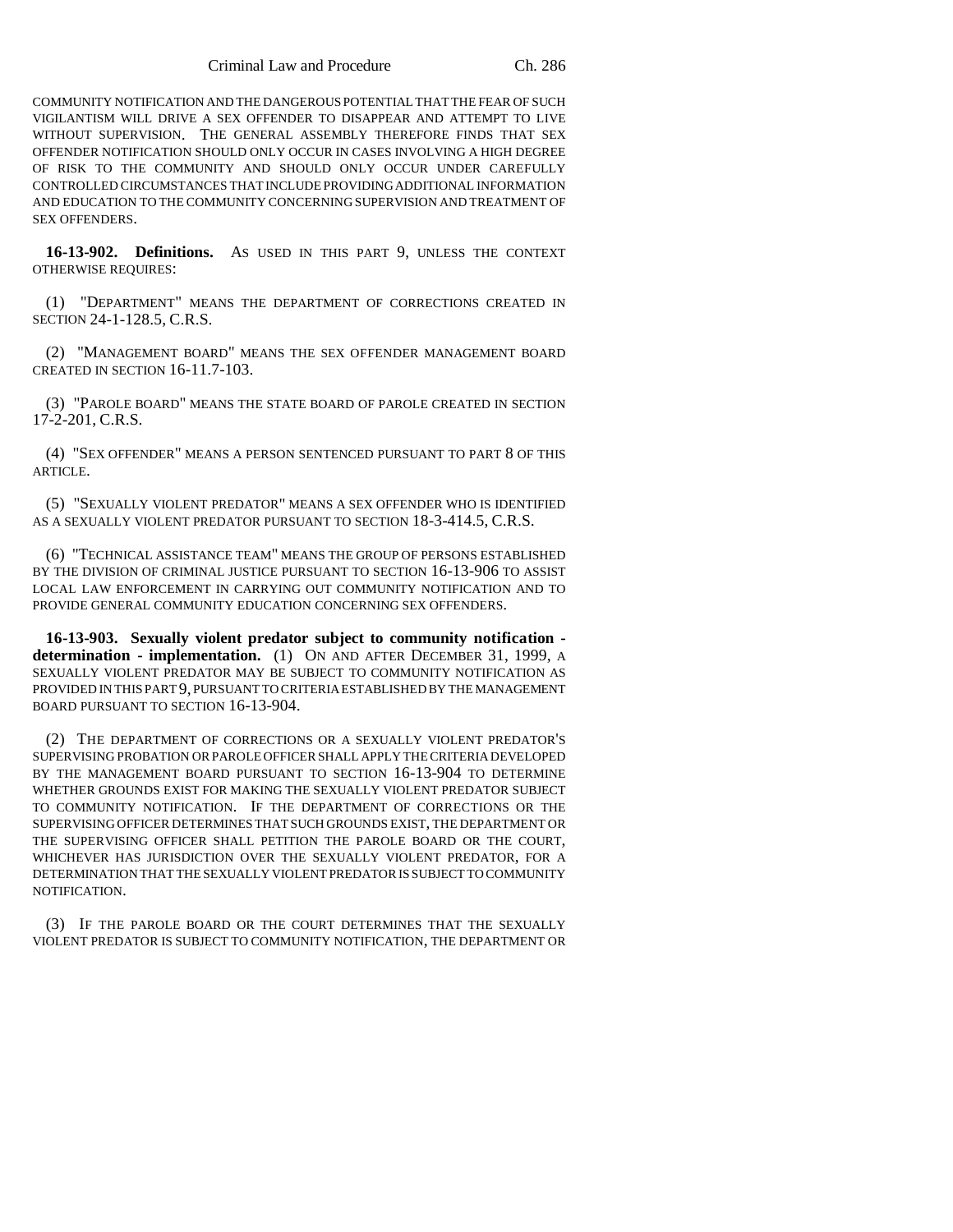THE SEXUALLY VIOLENT PREDATOR'S SUPERVISING OFFICER SHALL NOTIFY THE LOCAL LAW ENFORCEMENT AGENCY FOR THE JURISDICTION IN WHICH THE SEXUALLY VIOLENT PREDATOR RESIDES OR PLANS TO RESIDE UPON RELEASE FROM INCARCERATION. THE LOCAL LAW ENFORCEMENT AGENCY SHALL NOTIFY THE COLORADO BUREAU OF INVESTIGATION, AND THE SEXUALLY VIOLENT PREDATOR'S STATUS AS BEING SUBJECT TO COMMUNITY NOTIFICATION SHALL BE ENTERED IN THE CENTRAL REGISTRY OF PERSONS REQUIRED TO REGISTER AS SEX OFFENDERS CREATED PURSUANT TO SECTION 18-3-412.5 (6), C.R.S.

(4) THE DEPARTMENT, THE PAROLE BOARD, AND ANY PERSON EMPLOYED BY THE DEPARTMENT OR THE PAROLE BOARD SHALL NOT BE LIABLE FOR ANY ACT OR OMISSION COMMITTED IN IMPLEMENTING THE PROVISIONS OF THIS PART 9 SO LONG AS THE ACT OR OMISSION IS NOT GROSSLY NEGLIGENT OR COMMITTED WILLFULLY AND WANTONLY.

**16-13-904. Sex offender management board - duties.** (1) ON OR BEFORE NOVEMBER 1, 1999, THE MANAGEMENT BOARD, IN COLLABORATION WITH THE DEPARTMENT OF CORRECTIONS, THE JUDICIAL DEPARTMENT, AND THE PAROLE BOARD, SHALL ESTABLISH:

(a) CRITERIA TO BE APPLIED BY THE DEPARTMENT OR A SUPERVISING PROBATION OR PAROLE OFFICER IN DETERMINING WHETHER TO PETITION THE PAROLE BOARD OR THE COURT FOR A DETERMINATION THAT A SEXUALLY VIOLENT PREDATOR IS SUBJECT TO COMMUNITY NOTIFICATION;

(b) CRITERIA TO BE APPLIED BY A LOCAL LAW ENFORCEMENT AGENCY IN DETERMINING WHETHER TO CARRY OUT A COMMUNITY NOTIFICATION;

(c) PROTOCOLS AND PROCEDURES FOR CARRYING OUT COMMUNITY NOTIFICATION.

(2) THE MANAGEMENT BOARD SHALL COLLABORATE WITH THE TECHNICAL ASSISTANCE TEAM IN ESTABLISHING THE PROTOCOLS AND PROCEDURES FOR CARRYING OUT COMMUNITY NOTIFICATION. SUCH PROTOCOLS AND PROCEDURES SHALL BE DESIGNED TO ENSURE THAT NOTICE IS PROVIDED IN A MANNER THAT IS AS SPECIFIC AS POSSIBLE TO THE POPULATION WITHIN THE COMMUNITY THAT IS AT RISK. SUCH PROTOCOLS AND PROCEDURES SHALL ALSO INCLUDE PROVISION TO THE COMMUNITY OF GENERAL INFORMATION AND EDUCATION CONCERNING SEX OFFENDERS, INCLUDING TREATMENT AND SUPERVISION OF SEX OFFENDERS, AND PROCEDURES TO ATTEMPT TO MINIMIZE THE RISK OF VIGILANTISM.

(3) THE MANAGEMENT BOARD SHALL HOLD AT LEAST THREE PUBLIC MEETINGS PRIOR TO ADOPTING THE CRITERIA, PROTOCOLS, AND PROCEDURES REQUIRED IN SUBSECTION (1) OF THIS SECTION, AT WHICH MEETINGS, THE MANAGEMENT BOARD SHALL PROVIDE NOTICE TO AND RECEIVE INPUT FROM THE PUBLIC REGARDING THE PROPOSED CRITERIA, PROTOCOLS, AND PROCEDURES.

**16-13-905. Local law enforcement - duties - immunity.** (1) THE LOCAL LAW ENFORCEMENT AGENCY FOR THE JURISDICTION IN WHICH A SEXUALLY VIOLENT PREDATOR WHO IS SUBJECT TO COMMUNITY NOTIFICATION RESIDES SHALL BE RESPONSIBLE FOR CARRYING OUT ANY COMMUNITY NOTIFICATION REGARDING SAID SEXUALLY VIOLENT PREDATOR. SUCH COMMUNITY NOTIFICATION SHALL ONLY OCCUR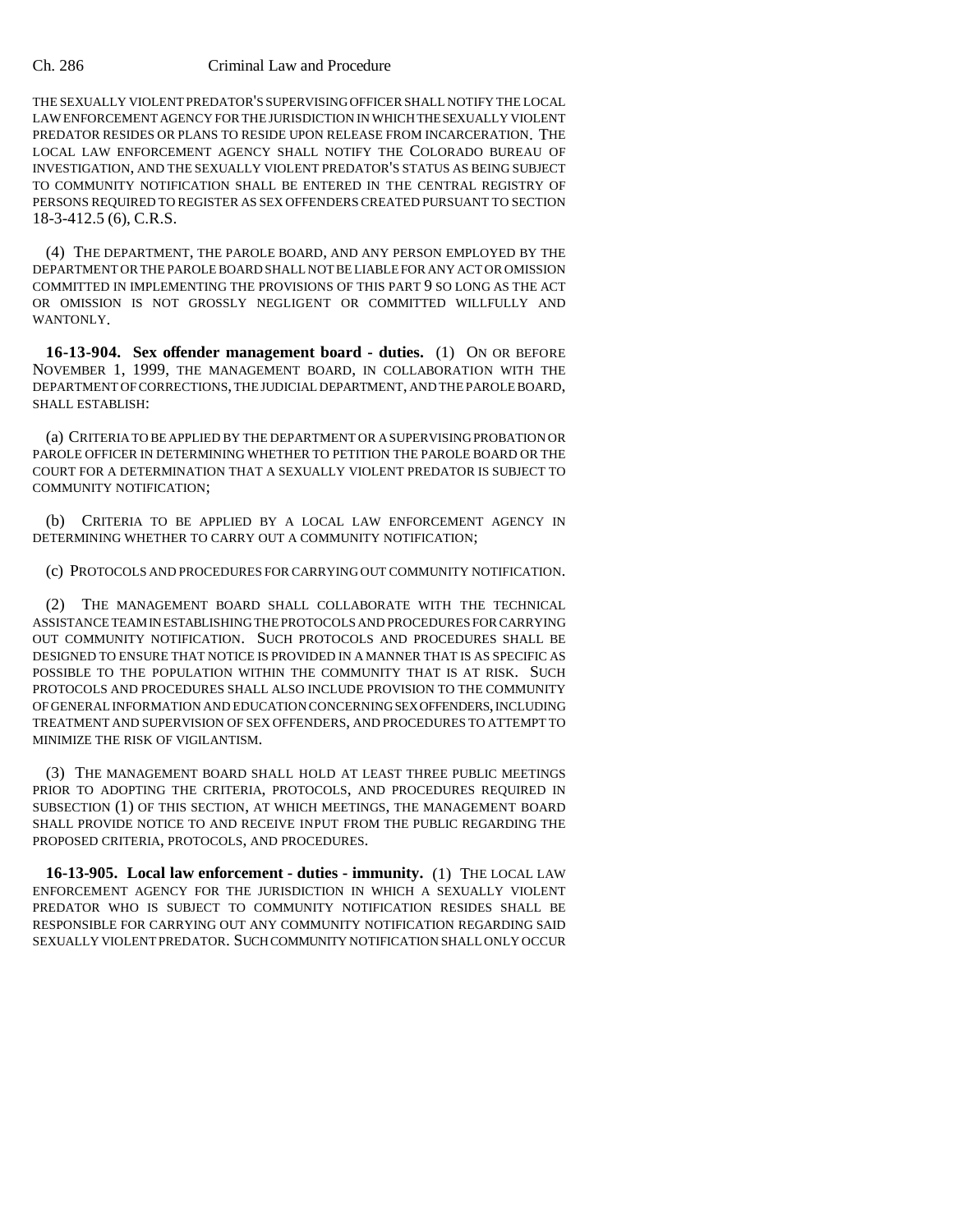UNDER THE CIRCUMSTANCES AND IN THE MANNER SPECIFIED BY THE MANAGEMENT BOARD PURSUANT TO SECTION 16-13-904. THE LOCAL LAW ENFORCEMENT AGENCY MAY APPLY TO THE DIVISION OF CRIMINAL JUSTICE FOR ASSISTANCE FROM THE TECHNICAL ASSISTANCE TEAM IN CARRYING OUT ANY COMMUNITY NOTIFICATION.

(2) ANY LOCAL LAW ENFORCEMENT AGENCY, AND ANY EMPLOYEE OF THE LAW ENFORCEMENT AGENCY, SHALL NOT BE LIABLE FOR ANY ACT OR OMISSION COMMITTED IN CARRYING OUT COMMUNITY NOTIFICATION SO LONG AS THE ACT OR OMISSION IS NOT GROSSLY NEGLIGENT OR COMMITTED WILLFULLY AND WANTONLY.

**16-13-906. Division of criminal justice - technical assistance team.** (1) THE DIVISION OF CRIMINAL JUSTICE IN THE DEPARTMENT OF PUBLIC SAFETY SHALL ESTABLISH A TECHNICAL ASSISTANCE TEAM TO PROVIDE ASSISTANCE TO LOCAL LAW ENFORCEMENT AGENCIES IN CARRYING OUT COMMUNITY NOTIFICATION. THE TECHNICAL ASSISTANCE TEAM SHALL INCLUDE PERSONS WITH EXPERTISE IN SEX OFFENDER MANAGEMENT, SEX OFFENDER SUPERVISION, AND LAW ENFORCEMENT.

(2) THE TECHNICAL ASSISTANCE TEAM SHALL ALSO BE AVAILABLE UPON REQUEST TO ASSIST COMMUNITIES IN PROVIDING GENERAL INFORMATION CONCERNING SEX OFFENDERS, INCLUDING TREATMENT, MANAGEMENT, AND SUPERVISION OF SEX OFFENDERS WITHIN SOCIETY. SUCH EDUCATION MAY BE PROVIDED IN SITUATIONS THAT ARE NOT RELATED TO THE PROVISION OF NOTICE CONCERNING A SPECIFIC SEXUALLY VIOLENT PREDATOR.

**SECTION 18.** 18-3-412 (1), Colorado Revised Statutes, is amended to read:

**18-3-412. Habitual sex offenders against children - indictment or information - verdict of the jury.** (1) For the purpose of this section, "unlawful sexual offense" means sexual assault in the first degree, as defined in section 18-3-402, when the victim at the time of the commission of the act is a child less than fifteen years of age; sexual assault in the second degree, as defined in section 18-3-403 (1) (a), (1) (b), (1)  $(c)$ ,  $(1)$   $(d)$ ,  $(1)$   $(g)$ , or  $(1)$   $(h)$ , when the victim at the time of the commission of the act is a child less than fifteen years of age, or as defined in section  $18-3-403$  (1) (e), when the victim is less than fifteen years of age and the actor is at least four years older than the victim; or as defined in section  $18-3-403$  (1) (f), when the victim is less than eighteen years of age and the actor is the victim's guardian or is responsible for the general supervision of the victim's welfare; sexual assault in the third degree, as defined in section 18-3-404 (1) (a), (1) (b), (1) (c), (1) (d), (1) (f), or (1) (g), when the victim at the time of the commission of the act is a child less than fifteen years of age; or as defined in section  $18-3-404$  (1) (e), when the victim is less than eighteen years of age and the actor is the victim's guardian or is otherwise responsible for the general supervision of the victim's welfare; sexual assault on a child, as defined in section 18-3-405; SEXUAL ASSAULT ON A CHILD BY ONE IN A POSITION OF TRUST, AS DEFINED IN SECTION 18-3-405.3; aggravated incest, as defined in section 18-6-302; trafficking in children, as defined in section 18-6-402; sexual exploitation of a child, as defined in section 18-6-403; procurement of a child for sexual exploitation, as defined in section 18-6-404; soliciting for child prostitution, as defined in section 18-7-402; pandering of a child, as defined in section 18-7-403 procurement of a child, as defined in section 18-7-403.5; keeping a place of child prostitution, as defined in section 18-7-404; pimping of a child, as defined in section 18-7-405; inducement of child prostitution, as defined in section 18-7-405.5; patronizing a prostituted child, as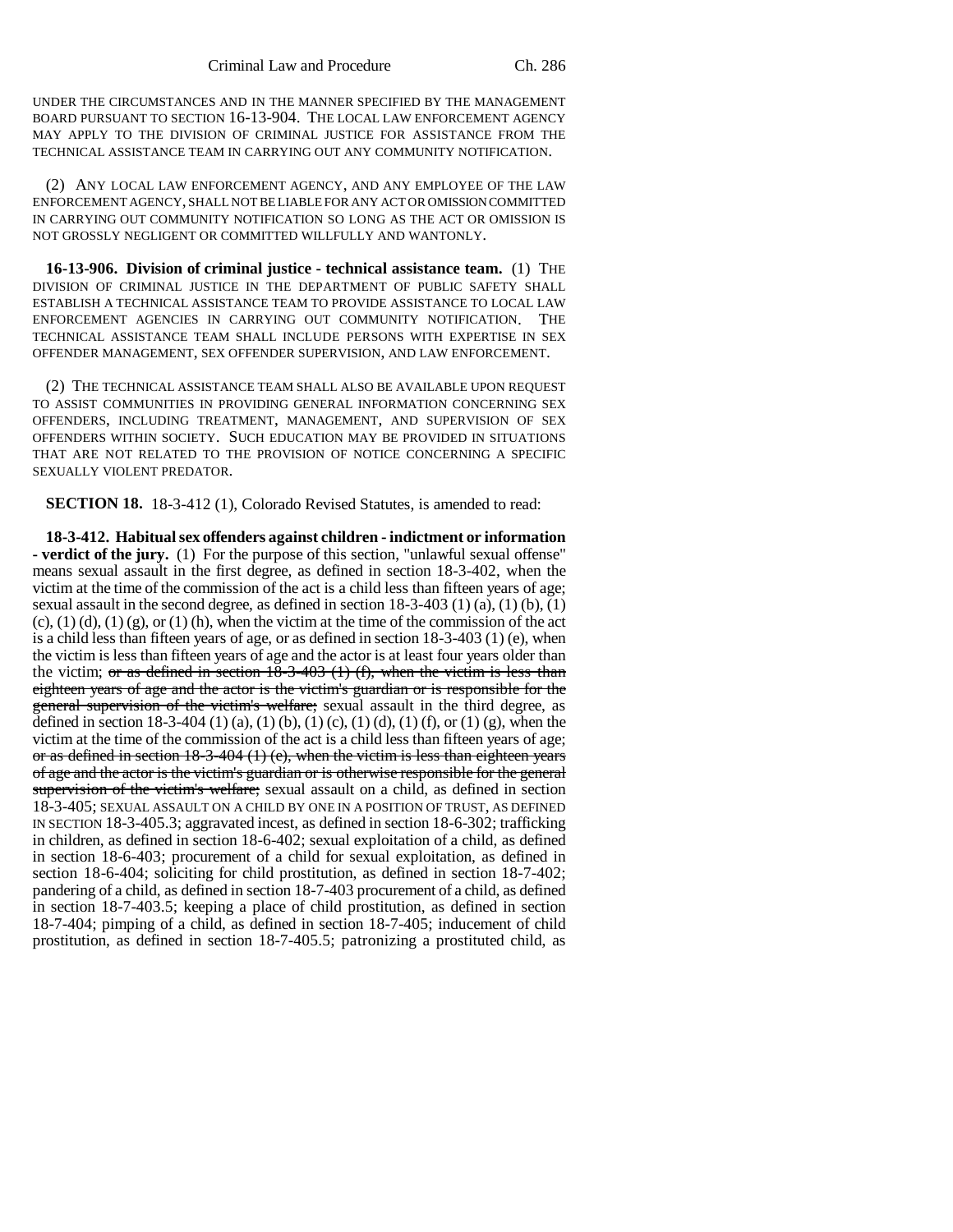defined in section 18-7-406; or criminal attempt, conspiracy, or solicitation to commit any of the acts specified in this subsection (1).

**SECTION 19.** 18-3-412.5 (3) (d), (6.5) (b), (6.5) (c), (7) (a) (II), and (7) (a) (III), Colorado Revised Statutes, are amended to read:

**18-3-412.5. Sex offenders - duty to register - penalties.** (3) (d) Upon moving to a new jurisdiction WITHIN THIS STATE OR TO ANOTHER STATE, any person who is required to register pursuant to subsection (1) of this section shall notify the local law enforcement agency of the jurisdiction from which the person moved by completing a written form of change of residency, available from the local law enforcement agency. At a minimum, the change of residency form shall indicate the person's previous residential address and the person's new residential address. The person shall file the change of residency form within seven days after moving to a new jurisdiction. IF THE PERSON MOVES TO ANOTHER STATE, THE LOCAL LAW ENFORCEMENT AGENCY OF THE JURISDICTION IN THIS STATE FROM WHICH THE PERSON MOVED SHALL PROMPTLY NOTIFY THE AGENCY RESPONSIBLE FOR REGISTRATION IN THE NEW STATE.

 $(6.5)$  (b) When necessary for public protection, a local law enforcement agency  $\frac{m}{2}$ SHALL release information regarding any person registered with the local law enforcement agency pursuant to this section to any person residing within the local law enforcement agency's jurisdiction. Any person requesting information pursuant to this paragraph (b) shall show proper identification or other proof of residence.

(c) A local law enforcement agency may SHALL release information regarding any person registered with the local law enforcement agency pursuant to this section to any person living outside the local law enforcement agency's jurisdiction when necessary for public protection and upon request and demonstration of a need to know. In determining whether the person has demonstrated a need to know, the local law enforcement agency shall, at a minimum, consider the nature and extent of the person's presence or the presence of the person's immediate family in the local law enforcement agency's jurisdiction. For purposes of this subsection (6.5), "immediate family" includes the person's spouse and the person's parent, grandparent, sibling, or child.

(7) (a) Any person required to register pursuant to subsection (1) or (3.5) of this section may petition the district court for an order that discontinues the requirement for such registration as follows:

(II) Except as otherwise provided in subparagraphs (IV) and (V) of this paragraph (a), if the offense that required such person to register constituted or would constitute a class 4, 5, or 6 felony OR THE CLASS 1 MISDEMEANOR OF SEXUAL ASSAULT IN THE THIRD DEGREE AS DESCRIBED IN SECTION 18-3-404, after a period of ten years from the date of such person's final release from the jurisdiction of the court for such offense, if such person has not subsequently been convicted of any offense involving unlawful sexual behavior;

(III) Except as otherwise provided in subparagraphs (IV) and (V) of this paragraph (a), if the offense that required such person to register constituted or would constitute a misdemeanor OTHER THAN THE CLASS 1 MISDEMEANOR OF SEXUAL ASSAULT IN THE THIRD DEGREE AS DESCRIBED IN SECTION 18-3-404, after a period of five years from the date of such person's final release from the jurisdiction of the court for such offense,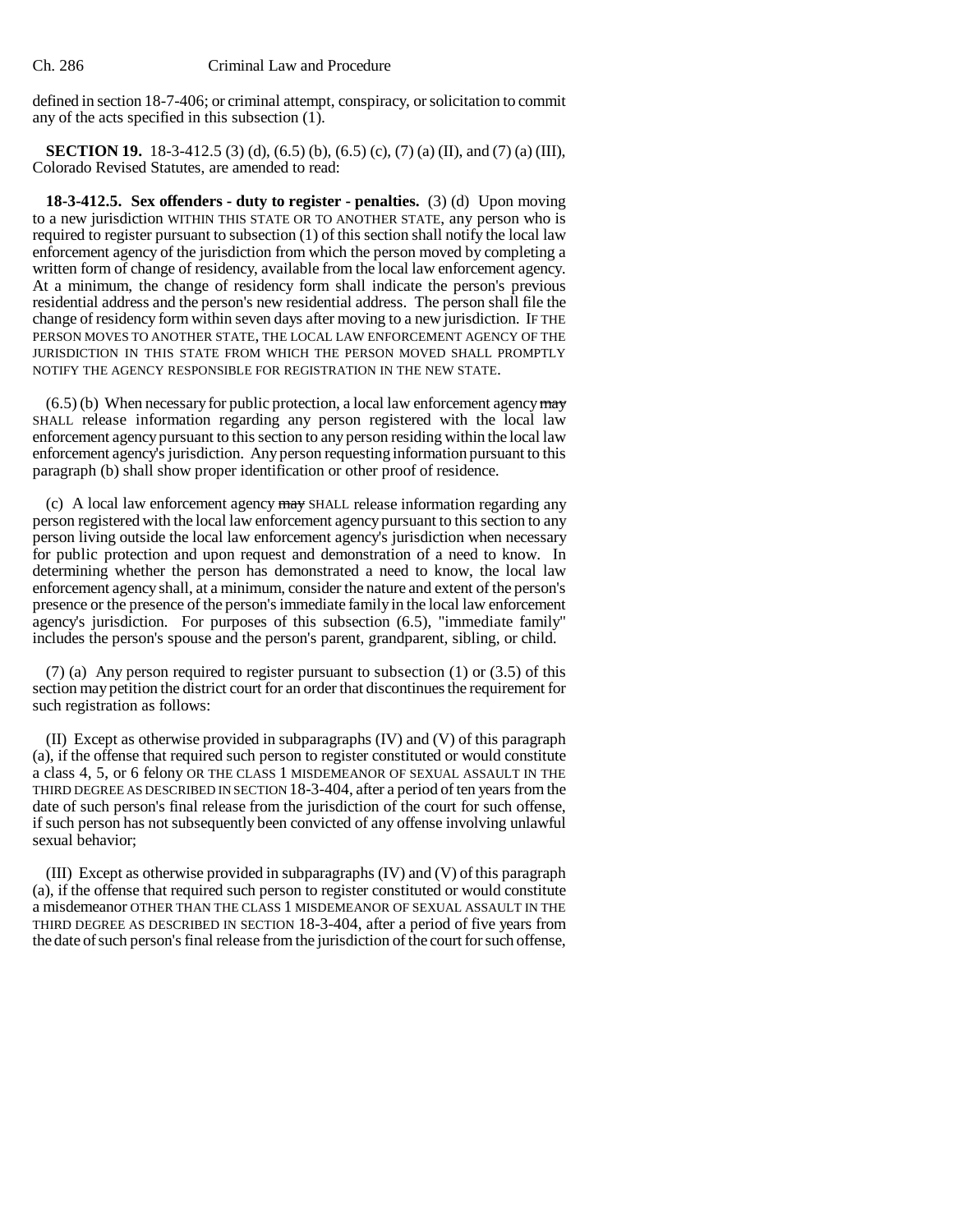if such person has not subsequently been convicted of any offense involving unlawful sexual behavior;

**SECTION 20.** 18-3-412.5 (2) (c), Colorado Revised Statutes, is amended to read:

**18-3-412.5. Sex offenders - duty to register - penalties.** (2) (c) The persons specified in paragraphs (a) and (b) of this subsection (2), after obtaining a signed notice from an offender, shall notify local law enforcement agencies of the jurisdiction in which the offender plans to reside of the offender's address within forty-eight hours after an offender has been placed on parole or probation or otherwise released into the community when such an address is provided in the signed notice. Department of corrections personnel shall provide such notice no later than two days before the offender is to be released from the department of corrections. IN PROVIDING NOTICE, THE PERSONS SPECIFIED IN PARAGRAPHS (a) AND (b) OF THIS SUBSECTION (2) MAY ALSO PROVIDE ADDITIONAL INFORMATION CONCERNING THE OFFENDER, INCLUDING BUT NOT LIMITED TO ANY INFORMATION OBTAINED IN CONDUCTING THE ASSESSMENT TO DETERMINE WHETHER THE OFFENDER MAY BE SUBJECT TO COMMUNITY NOTIFICATION PURSUANT TO SECTION 16-13-903, C.R.S.

**SECTION 21.** 18-3-412.5 (6) (b), Colorado Revised Statutes, is amended, and the said 18-3-412.5 (6) is further amended BY THE ADDITION OF A NEW PARAGRAPH, to read:

**18-3-412.5. Sex offenders - duty to register - penalties.** (6) (b) The forms completed by persons required to register pursuant to this section shall be confidential and shall not be open to inspection by the public or any person other than a law enforcement agency, except as provided in PARAGRAPH (b.5) OF THIS SUBSECTION (6) AND subsections (6.5) and (6.7) of this section.

(b.5) PURSUANT TO A REQUEST FOR A CRIMINAL HISTORY CHECK UNDER THE PROVISIONS OF PART 3 OF ARTICLE 72 OF TITLE 24, C.R.S., THE COLORADO BUREAU OF INVESTIGATION MAY INFORM THE REQUESTING PARTY AS TO WHETHER THE PERSON WHO IS THE SUBJECT OF THE CRIMINAL HISTORY CHECK IS ON THE CENTRAL REGISTRY OF PERSONS REQUIRED TO REGISTER PURSUANT TO THIS SECTION.

**SECTION 22. No appropriation.** The general assembly has determined that sections 1 and 2, sections 4 through 16, and sections 18 through 21 of this act can be implemented within existing appropriations, and therefore no separate appropriation of state moneys is necessary to carry out the purposes of said sections.

**SECTION 23. Appropriation.** In addition to any other appropriation, there is hereby appropriated, out of any moneys remaining in the statewide instant criminal background check cash fund created in section 12-26.5-107, Colorado Revised Statutes, as it existed prior to November 30, 1998, not otherwise appropriated, to the department of public safety, for the fiscal year beginning July 1, 1999, the sum of two hundred forty-one thousand five hundred fifty-one dollars (\$241,551) and 2.5 FTE, or so much thereof as may be necessary, for the implementation of sections 3 and 17 of this act.

**SECTION 24. Future appropriations - legislative intent.** (1) In addition to any other appropriation set forth in this act, it appears that sections 3 and 17 of this act will